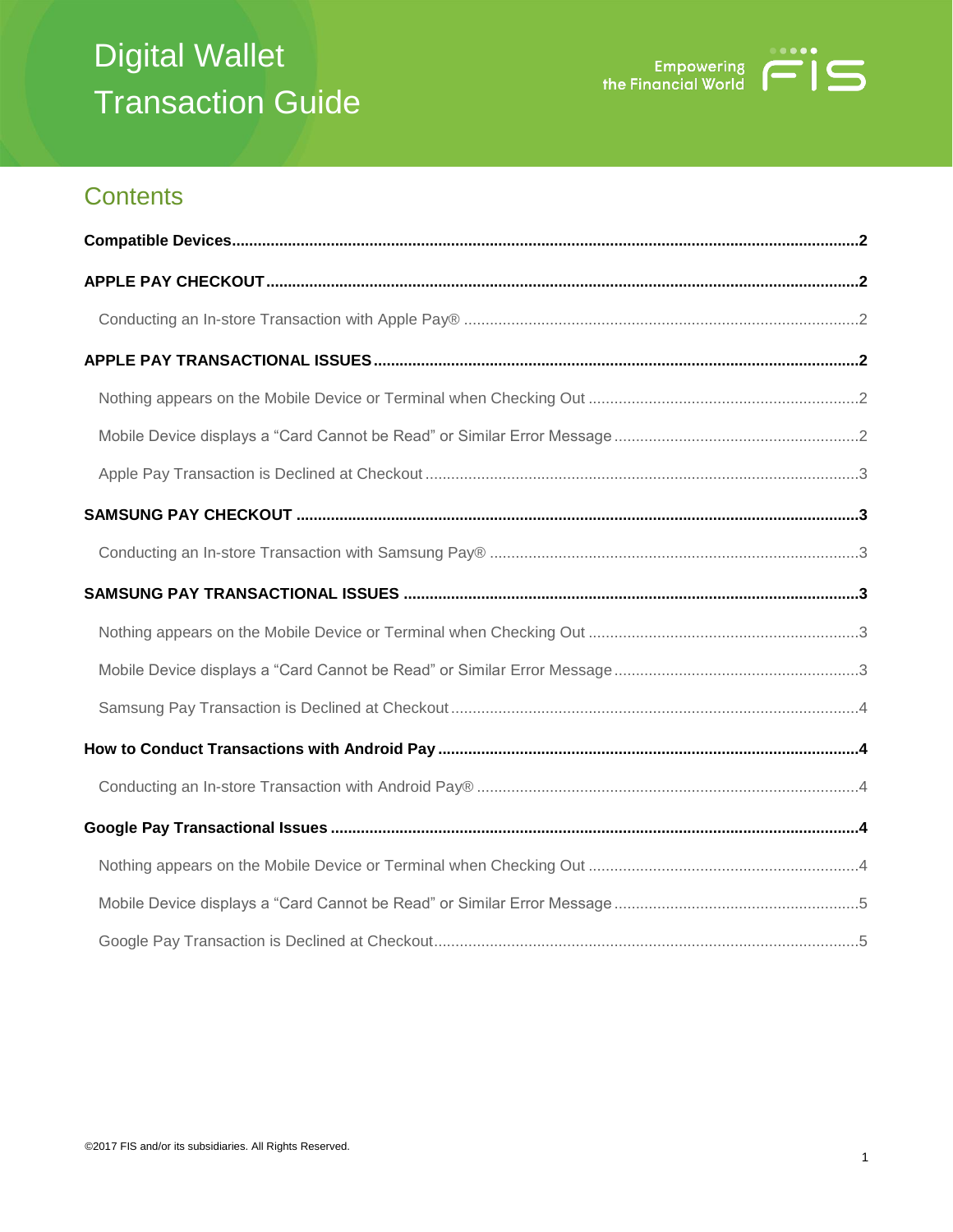# <span id="page-1-0"></span>**Compatible Devices**

| <b>Digital Wallet</b> | <b>Compatible Devices</b>                                                                                                                       |
|-----------------------|-------------------------------------------------------------------------------------------------------------------------------------------------|
| <b>Apple Pay</b>      | iPhone 7® Plus, iPhone 7, iPhone 6s, iPhone 6s Plus, iPhone 6, iPhone 6 Plus,<br>iPhone SE                                                      |
| <b>Samsung Pay</b>    | Galaxy® S8, Galaxy S8 + Galaxy® S7, Galaxy S7 Edge, Galaxy Note5, Galaxy<br>Note7, Galaxy S6 Edge, Galaxy S6 Edge+, Galaxy S6, Galaxy S6 Active |
| Google Pay            | Any NFC-enabled device running Android® OS 4.4 (KitKat) or higher                                                                               |

# <span id="page-1-1"></span>**APPLE PAY CHECKOUT**

## <span id="page-1-2"></span>**Conducting an In-store Transaction with Apple Pay®**

- 1. When prompted to pay, hold your device within a ½ inch to an inch of the contactless (NFC) terminal. An image of your card will appear on the screen.
	- o If you have multiple cards within Apple Pay and wish to use a different one, tap the one on-screen to choose another
- 2. Rest your finger on the Touch ID® sensor and wait for confirmation of your fingerprint verification.
- 3. When payment is successful, you will see "Done" and a checkmark on the display of the device.
	- $\circ$  If you are prompted for Credit or Debit on the terminal, choose Credit. If you need to provide the last four digits of your card, use the Device Account Number. For iPhone, open Wallet, tap your card, then

tap **to** to see the Device Account Number

# <span id="page-1-3"></span>**APPLE PAY TRANSACTIONAL ISSUES**

### <span id="page-1-4"></span>**Nothing appears on the Mobile Device or Terminal when Checking Out**

- 1. Ensure the point of sale terminal is NFC Enabled.
	- o At a store, look for one more of these symbols when checking out. These symbols denote a NFC capable terminal that accepts Apple Pay



- 2. Hold your phone within an  $\frac{1}{2}$  to an inch of the terminal.
	- $\circ$  Waving the device over the terminal will not trigger the payment screen on the device
- 3. Consult with the cashier/sales agent to ensure that the terminal is functioning properly.

### <span id="page-1-5"></span>**Mobile Device displays a "Card Cannot be Read" or Similar Error Message**

1. Re-attempt payment by placing phone near the terminal.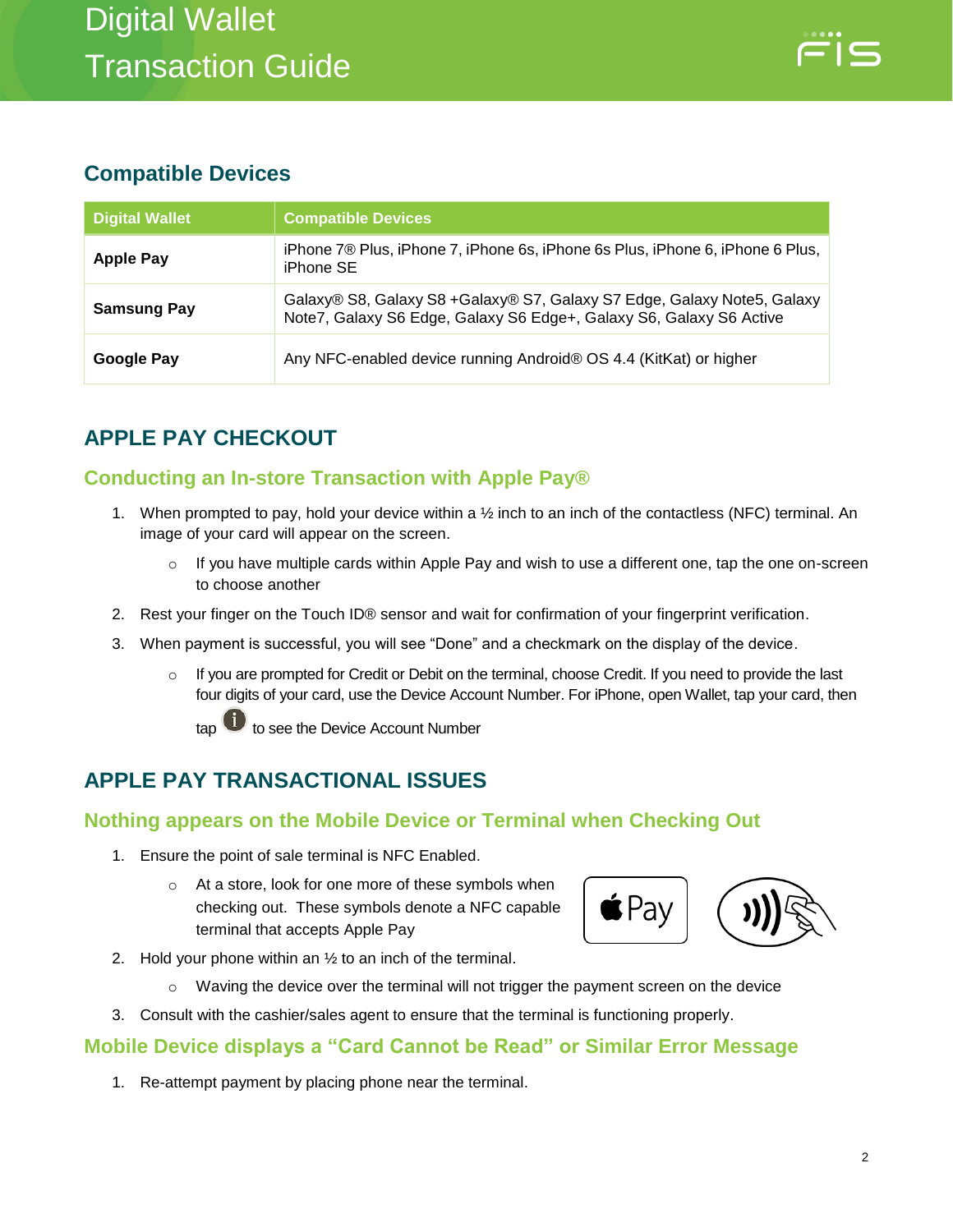

- 2. Check with the cashier/sales agent to ensure that the terminal is functioning properly.
- 3. If terminal is functioning properly, please reach out directly to Apple Support, as this may be an application or hardware/software related issue.
	- o https://getsupport.apple.com/?caller=psp&PGF=PGF90000

#### <span id="page-2-0"></span>**Apple Pay Transaction is Declined at Checkout**

- 1. Verify that the issue is not related to the payment card (e.g., insufficient funds, incorrect PIN, etc).
- 2. If you have verified the above information, and still have trouble performing a transaction, please reference the *Tokenization Transactional Testing* script document and email the requested information to [TMEInstall@fisglobal.com.](mailto:TMEInstall@fisglobal.com) You may use this document to assist your cardholders in troubleshooting transactions, but please do not distribute this document to cardholders.

## <span id="page-2-1"></span>**SAMSUNG PAY CHECKOUT**

#### <span id="page-2-2"></span>**Conducting an In-store Transaction with Samsung Pay®**

- 1. To access your cards, swipe up from the bottom of the lock screen.
	- o Swipe to your desired card
- 2. When prompted to verify your identity, place your finger on the **home button**. To use your Samsung Pay PIN instead, touch **PIN** and enter your four-digit PIN.
- 3. When prompted to pay on the terminal, place the back of your device about ½ inch above the card or NFC reader on the payment terminal.

# <span id="page-2-3"></span>**SAMSUNG PAY TRANSACTIONAL ISSUES**

#### <span id="page-2-4"></span>**Nothing appears on the Mobile Device or Terminal when Checking Out**

- 1. Ensure that the card reader/terminal supports Samsung Pay.
	- $\circ$  Samsung Pay utilizes Magnetic Secure Transmission (MST) that mimics the magnetic strip on a physical card. This allows Samsung Pay to work on virtually any terminal with a card reader.
		- i. Please reference this link for more information on device placement for payment terminals: <http://www.samsung.com/us/support/answer/ANS00045350/>
	- $\circ$  Samsung Pay will NOT work with card readers that prompt cardholders to insert their card into a slot. These are most commonly found at gas stations, bus/train stations, and vending machines.
- 2. Remove any thick cases/covers on the device as they can obstruct the communication between the device and payment terminal.

#### <span id="page-2-5"></span>**Mobile Device displays a "Card Cannot be Read" or Similar Error Message**

1. Re-attempt payment by placing phone near the terminal.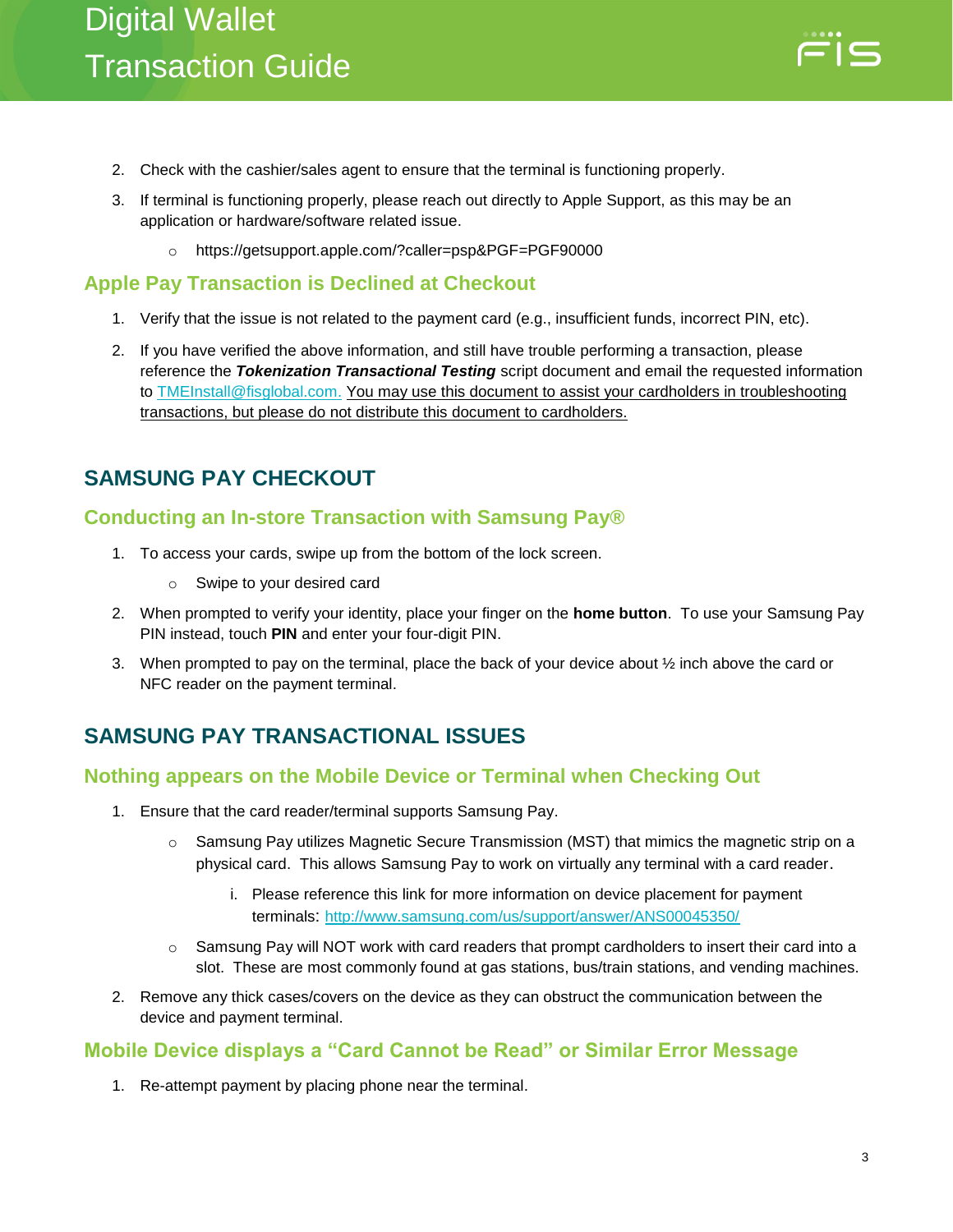

2. Make Samsung Pay the default payment app on your device.

#### o Go to **Settings – NFC & Payment – Tap and Pay**

- 3. Check with the cashier/sales agent to ensure that the terminal is functioning properly.
- 4. If terminal is functioning properly, please reach out directly to Samsung Pay Support, as this may be an application or hardware/software related issue.
	- o Navigate to and touch **Apps Samsung Pay**
	- o Touch the **More Options** icon. Then, touch **Help**
	- o To send an email inquiry, touch **Contact Us** or **Call Customer Service**

#### <span id="page-3-0"></span>**Samsung Pay Transaction is Declined at Checkout**

- 1. Verify that the issue is not related to the payment card (e.g., insufficient funds, incorrect PIN, etc).
- 2. If you have verified the above information, and still have trouble performing a transaction, please reference the *Tokenization Transactional Testing* script document and email the requested information to **TMEInstall@fisglobal.com.** You may use this document to assist your cardholders in troubleshooting transactions, but please do not distribute this document to cardholders.

# <span id="page-3-1"></span>**How to Conduct Transactions with Google Pay**

#### <span id="page-3-2"></span>**Conducting an In-store Transaction with Google Pay®**

- 1. Wake up and unlock your phone.
	- o You do not need to open the Google Pay application
		- i. If you have multiple cards and wish to make another your default card, tap and hold the card you wish to use and drag it to the top of the wallet to make it the default payment card
- 2. Hold the back of the phone against the terminal or within ½ inch to an inch away from the terminal.
	- o If prompted, choose "credit" regardless of the type of card
	- $\circ$  If using a debit card via Google Pay, the terminal may prompt you to enter your PIN number
- 3. If payment is successful, your phone will vibrate and a green check mark will appear on the device.
- 4. When payment is successful, you will see "Done" and a checkmark on the display of the device.

### <span id="page-3-3"></span>**Google Pay Transactional Issues**

#### <span id="page-3-4"></span>**Nothing appears on the Mobile Device or Terminal when Checking Out**

1. Ensure the point of sale terminal is NFC Enabled.